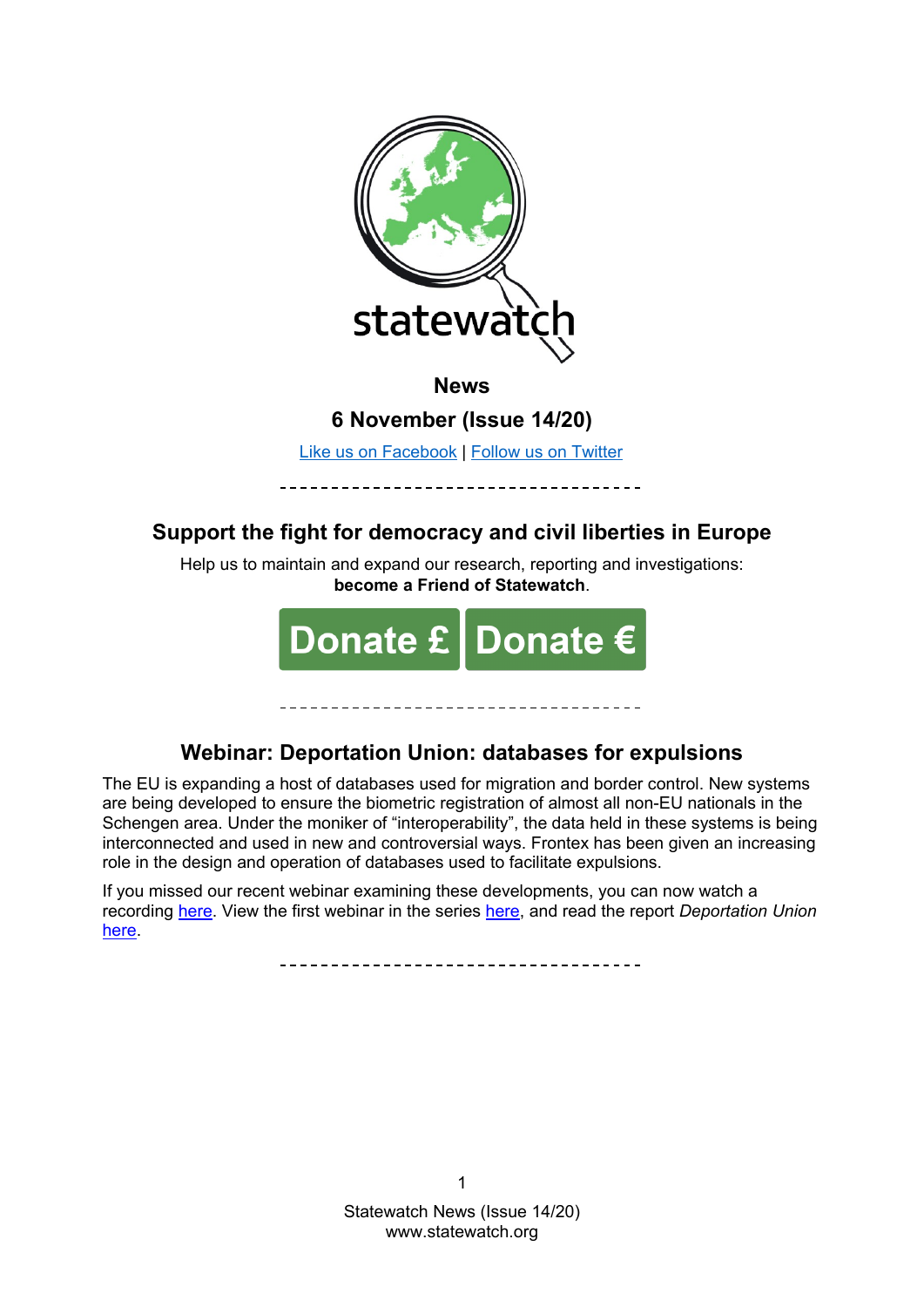# **News**

# **Our reports**

[EU: Tracking the Pact: Presidency placing heavy emphasis on externalisation,](#page-4-0)  [deportations, border controls](#page-4-0)

[Pullback to Turkey organised by Greek official on German boat as part of Frontex](#page-4-1)  [operation](#page-4-1)

[EU seeking to simplify cross-border use of police drones](#page-4-2)

 $4_{-}$ [Policing: three undercover networks merge in step towards "a single pan-European](#page-4-3)  [surveillance network"](#page-4-3)

[EU: Exports of "dual-use" technology: Council's updated negotiating position](#page-4-4)

[EU: Policing: member states get ready for the first "European Data Quality Day"](#page-4-5) 6.

[EU: German Presidency: Documents on the future of legal migration and COVID-19:](#page-4-6)  [lessons learned regarding legal migration](#page-4-6)

8. [EU: Study demands new ways for Europol to access personal data from private parties](#page-5-0)

[Council of the EU: Germany proposes "joining forces with the tech industry" to undermine](#page-5-1)  [encryption](#page-5-1)

[EU: Frontex signs contract for "human intelligence training" with private security](#page-5-2)   $10<sub>1</sub>$ [company](#page-5-2)

 $11.$ [Frontex to carry out "internal inquiry" into allegations of direct involvement in pushbacks](#page-5-3)

 $12.$ [EU: European Public Prosecutor's Office and the processing of personal data](#page-5-4)

 $13.$ [EU: German Presidency seeks common approach for data-sharing on "potential](#page-5-5)  [terrorists"](#page-5-5)

 $14.$ [EU: Greece draws up requirements for member state militaries' role in border control](#page-5-6)

 $15<sub>1</sub>$ [EU: Wiretapping: New high-level police working group to formulate "a joint response to](#page-6-0)  [the impending massive impacts of 5G"](#page-6-0)

# **Other reports**

[When a Temporary State of Emergency becomes Permanent: France as a Case Study](#page-6-1)

[France: Dissolving the CCIF: the shift from](#page-6-2) the rule of law to arbitrariness

[ECHR-Poland: Admission of evidence obtained through ill-treatment was in breach of the](#page-6-3)  [European Convention](#page-6-3)

[European Commission plans to visit Croatia in](#page-6-4) light of human rights violations – looking to [clear their conscience or in increasingly hot water](#page-6-4)

[Deal between Council and Parliament on rule of law and EU budget payments](#page-6-5)  $5<sub>1</sub>$ 

[France: Increasing numbers of Chechens have their refugee status revoked](#page-6-6) 6.

[EU: Unprecedented, far-reaching EU regulation on preventing terrorist content online](#page-7-0)  [endangers freedom of speech and of the media as well as the online community](#page-7-0)

[EU: Suspension of extradition to Poland: legal experts call for political intervention to](#page-7-1)  [protect rule of law](#page-7-1)

[CEPS report: "Cross-border data access in criminal proceedings and the future of digital](#page-7-2) 

 $\mathfrak{p}$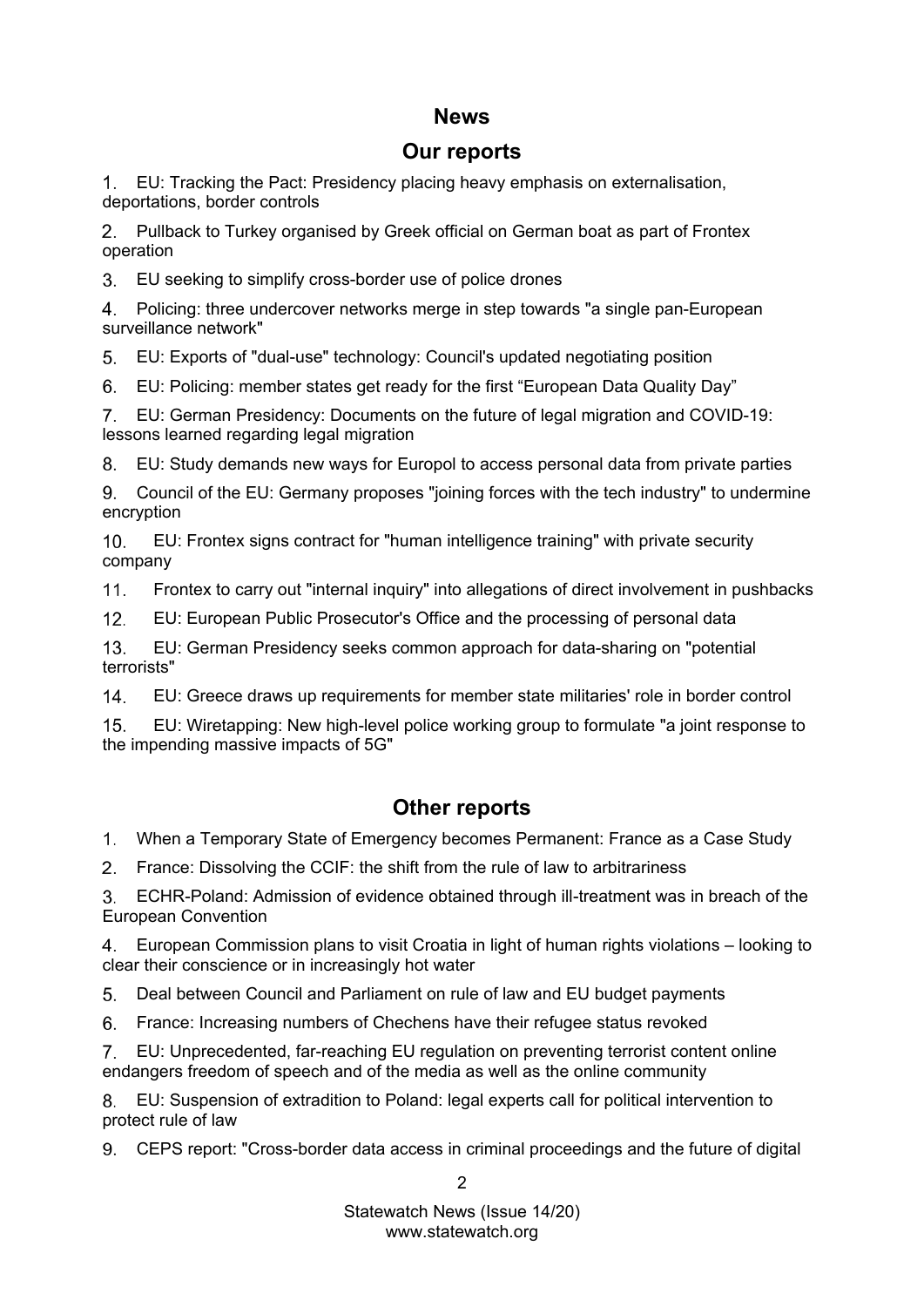[justice"](#page-7-2)

 $10.$ [UK: Shielding the armed forces from prosecution: Bill passes through House of](#page-7-3)  [Commons](#page-7-3)

 $11<sub>1</sub>$ [Greece: Eviction of the Pikpa camp: statement from Lesvos Solidarity](#page-7-4)

 $12<sup>1</sup>$ [UK: New report documents "insulting and degrading" financial support for asylum](#page-7-5)  [seekers](#page-7-5)

 $13<sub>1</sub>$ [UK: Protest exemption set to be removed from England lockdown rules](#page-8-0)

 $14.$ [Drone video shows scale of Poland's abortion protests](#page-8-1)

 $15.$ [UK: Cash refusal threatens people's ability to pay for food and medicine](#page-8-2)

 $16.$ [UAE police chief would be a disastrous choice to lead Interpol](#page-8-3)

 $17<sub>1</sub>$ [Germany: More than 2,000 new authorities to gain access to the revamped Schengen](#page-8-4)  [Information System](#page-8-4)

 $18.$ [Recovering antiracism: Reflections on collectivity and solidarity in antiracist organising](#page-8-5)

 $19<sub>1</sub>$ [Deadliest Shipwreck of the Year Claims at Least 140 Lives](#page-8-6)

 $20<sub>1</sub>$ [BLM UK gains legal status and renames as Black Liberation Movement UK](#page-9-0)

 $21.$ [EU: Tracking the Pact: The "full grotesquerie of Europe's approach to forced migration](#page-9-1)  [is on display", say ECRE](#page-9-1)

 $22.$ [Who gets most of EU funding for military research and development?](#page-9-2)

23. [ECHR-Belgium: Deportation of applicant to Sudan: violation of Convention](#page-9-3)

24. [UK: Channel migrants: Deaths should be 'a wake-up call' for those in power](#page-9-4)

 $25.$ [Europol report: The challenges of countering human trafficking in the digital era](#page-9-5)

[EU: Tracking the Pact: UNHCR "considerations for fair and fast border procedures and](#page-9-6)  26. [solidarity"](#page-9-6)

[Italy: Government reverses some of Salvini's anti-asylum policies](#page-9-7) 27.

28. [Bulk data interception/retention judgments of the CJEU –](#page-10-0) A victory and a defeat for [privacy](#page-10-0)

29. [Italy and Frontex now monitor the Mediterranean Sea with large drones](#page-10-1)

 $30.$ [UK: West Midlands Police to stop prosecuting hundreds of drug users and offer help](#page-10-2)  [instead](#page-10-2)

 $31.$ EU: Bulgaria blocks [North Macedonia Frontex agreement](#page-10-3)

 $32.$ [Travel surveillance: Croatia and USA sign PNR agreement](#page-10-4)

 $33<sub>o</sub>$ [Greece: Golden Dawn deputy leader evades arrest as others head to prison](#page-10-5)

34. [Deaths during or following police contact: Statistics for England and Wales 2019/20](#page-10-6)

 $35.$ [Greece: Defending human rights in times of border militarization](#page-11-0)

36. [ECHR-Germany: Random strip searches of prisoners constitute degrading treatment](#page-11-1)

37. [UK: Channel asylum seekers face "a Dover to Deportation pipeline" with no legal advice](#page-11-2)  [or support](#page-11-2)

[EU: Tracking the Pact: A "Fresh Start" or One More Clunker? Dublin and Solidarity in](#page-11-3)  38. [the New Pact](#page-11-3)

39. [UK: Court of Appeal reject police attempts to weaken accountability for use of force](#page-11-4)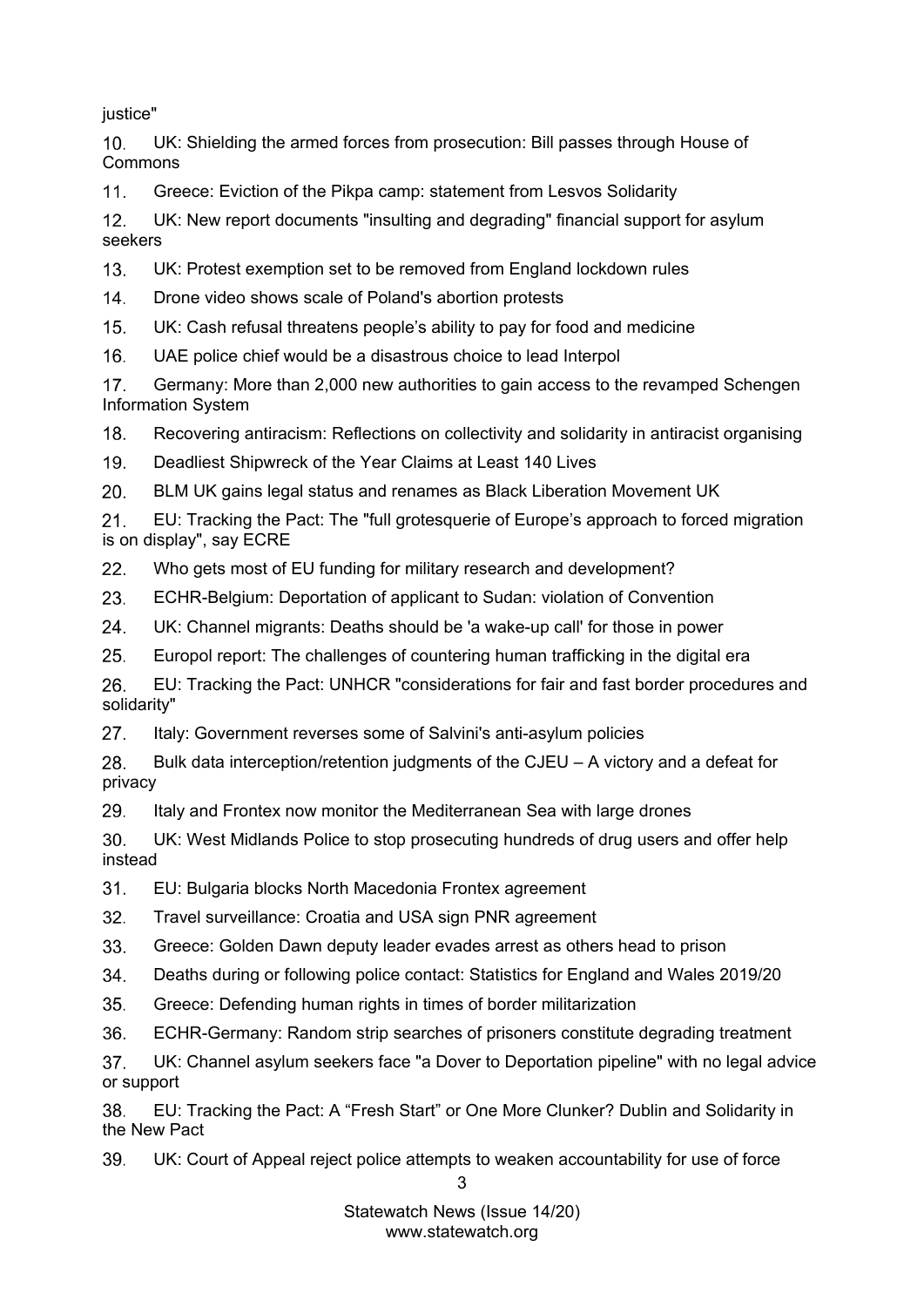- [EU: Who will watch the watchmen on Europe's borders?](#page-11-5) 40.
- 41. ["Crime of solidarity": Annulment of the sentence of a solidarity activist at the French-](#page-11-6)[Italian border](#page-11-6)
- 42. [Artists force us to confront the rise in citizen surveillance](#page-11-7)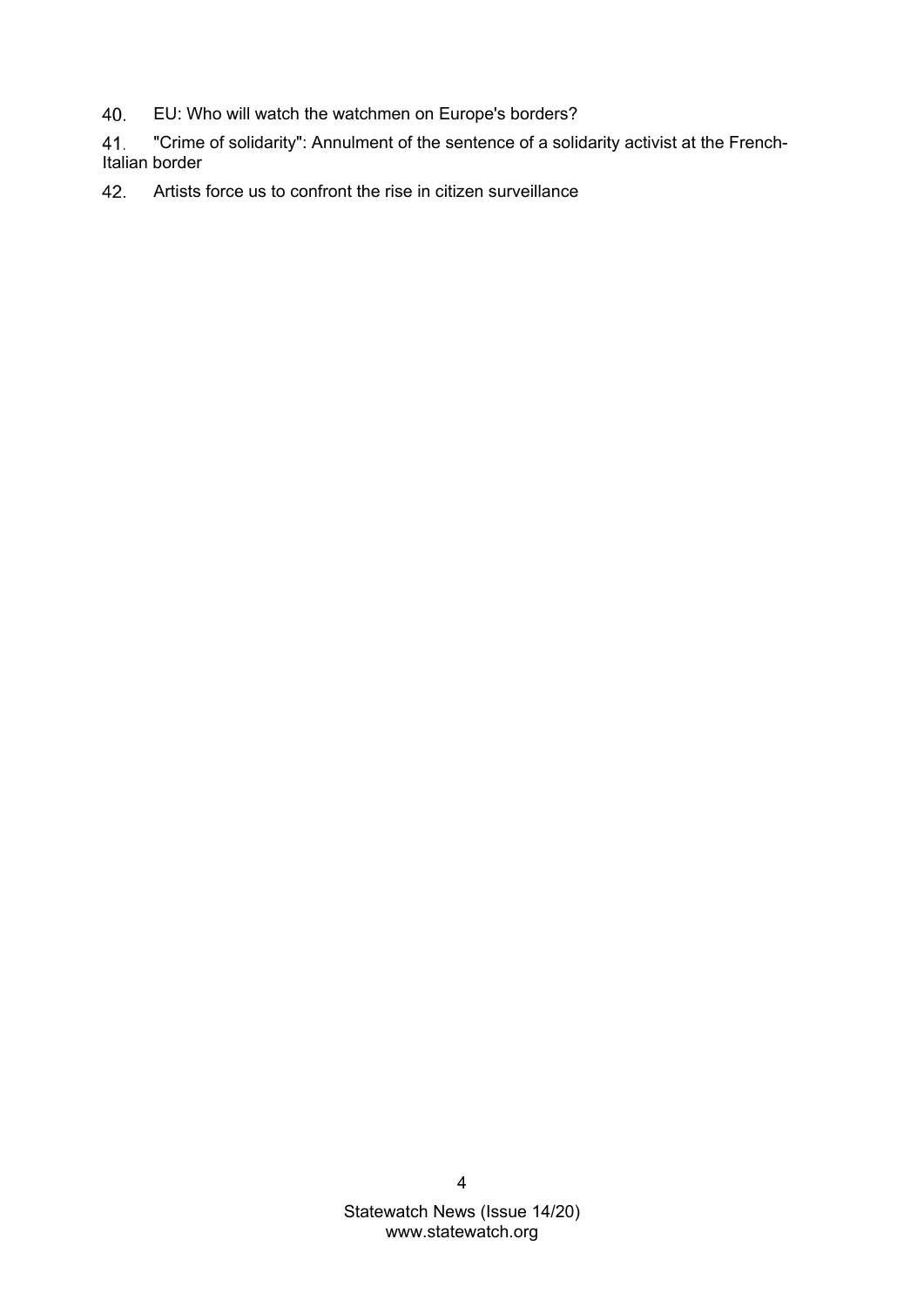# **Our reports**

# <span id="page-4-0"></span>**6 November: [EU: Tracking the Pact: Presidency placing heavy emphasis on](https://www.statewatch.org/news/2020/november/eu-tracking-the-pact-presidency-placing-heavy-emphasis-on-externalisation-deportations-border-controls/)  [externalisation, deportations, border controls](https://www.statewatch.org/news/2020/november/eu-tracking-the-pact-presidency-placing-heavy-emphasis-on-externalisation-deportations-border-controls/)**

Discussions in the Council on the measures proposed as part of the EU's new 'Pact on Migration and Asylum' are ongoing. The aim is to find consensus on key points prior to Justice and Home Affairs Council meetings in November and December. The German Presidency set out its thinking on the proposals in a discussion paper circulated on 28 October, and published here. Externalisation, deportations, operations against migrant smuggling and tougher border controls are high on the Presidency's agenda.

# <span id="page-4-1"></span>**5 November: [Pullback to Turkey organised by Greek official on German boat as](https://www.statewatch.org/news/2020/november/pullback-to-turkey-organised-by-greek-official-on-german-boat-as-part-of-frontex-operation/)  [part of Frontex operation](https://www.statewatch.org/news/2020/november/pullback-to-turkey-organised-by-greek-official-on-german-boat-as-part-of-frontex-operation/)**

In response to a question in the Bundestag, the German interior ministry's parliamentary secretary has said that a Greek official deployed on a German boat as part of Frontex's 'Operation Poseidon' "arranged for the Turkish Coast Guard to take over the persons" on board a boat spotted in Turkish waters, and return them to Turkey.

# <span id="page-4-2"></span>**5 November: [EU seeking to simplify cross-border use of](https://www.statewatch.org/news/2020/november/eu-seeking-to-simplify-cross-border-use-of-police-drones/) police drones**

As part of the German Presidency's plan to establish a 'European Police Partnership', extending and simplifying the legal framework is high on the agenda, including for the use of drones in cross-border surveillance operations. Drones are also cited in a Commission consultation on an 'EU police cooperation code'. Although the documents contains generic references to fundamental rights and data protection, there are no details on how to improve means for legal or political accountability.

# <span id="page-4-3"></span>**4 November: [Policing: three undercover networks merge in step towards "a](https://www.statewatch.org/news/2020/november/policing-three-undercover-networks-merge-in-step-towards-a-single-pan-european-surveillance-network/)  [single pan-European surveillance network"](https://www.statewatch.org/news/2020/november/policing-three-undercover-networks-merge-in-step-towards-a-single-pan-european-surveillance-network/)**

Three police networks focused on covert surveillance activities are to merge and start reporting to the Council of the EU's Law Enforcement Working Party (LEWP). The group will include representatives of every EU and Schengen member state and - at least for the time being - the UK. Operational cooperation and training on issues such as "Non-Police Behaviour, Low-Light Capacity, Rural Surveillance and Counter Surveillance" will be extended through the move.

# <span id="page-4-4"></span>**2 November: [EU: Exports of "dual-use" technology: Council's updated](https://www.statewatch.org/news/2020/november/eu-exports-of-dual-use-technology-council-s-updated-negotiating-position/)  [negotiating position](https://www.statewatch.org/news/2020/november/eu-exports-of-dual-use-technology-council-s-updated-negotiating-position/)**

<span id="page-4-5"></span>The Council's latest negotiating position on the proposed Regulation on "dual-use" exports.

# **2 November: [EU: Policing: member states get ready for the first "European Data](https://www.statewatch.org/news/2020/november/eu-policing-member-states-get-ready-for-the-first-european-data-quality-day/)  [Quality Day"](https://www.statewatch.org/news/2020/november/eu-policing-member-states-get-ready-for-the-first-european-data-quality-day/)**

<span id="page-4-6"></span>With the forthcoming interconnection of a host of EU databases for policing and migration, a lot more data on a lot more people will be available to a far greater number of authorities and officials than at present. However, EU databases are riddled with errors. As part of its proposal for a "European Police Partnership", the German Presidency is planning a "European Data Quality Day" which will aim to improve "the quantity and quality of data" held in the Europol Information System and the Schengen Information System.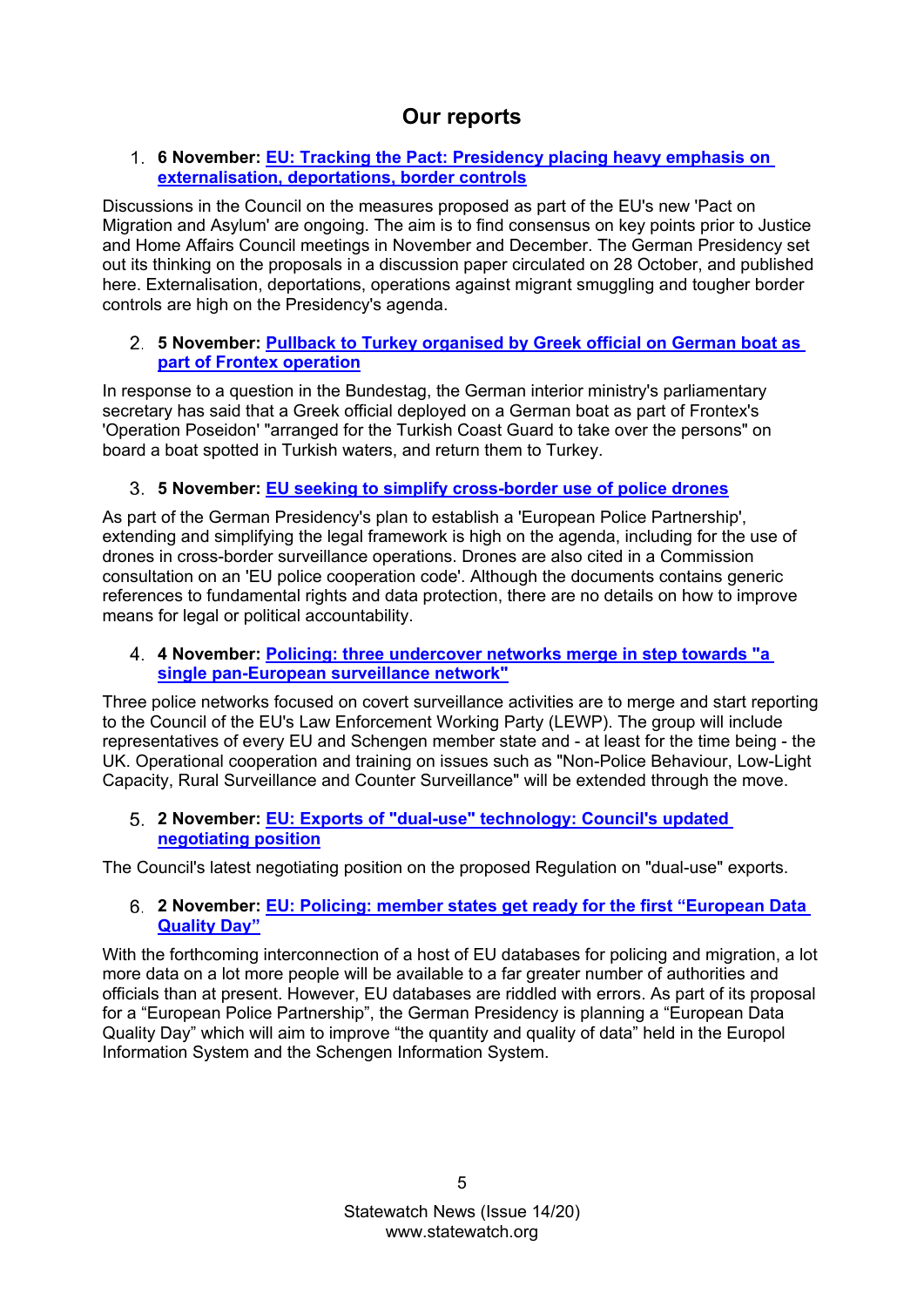### **29 October: [EU: German Presidency: Documents on the future of legal migration](https://www.statewatch.org/news/2020/october/eu-german-presidency-documents-on-the-future-of-legal-migration-and-covid-19-lessons-learned-regarding-legal-migration/)  [and COVID-19: lessons learned regarding legal migration](https://www.statewatch.org/news/2020/october/eu-german-presidency-documents-on-the-future-of-legal-migration-and-covid-19-lessons-learned-regarding-legal-migration/)**

Two discussion papers recently circulated by the German Presidency of the Council, on the future of legal migration to the EU and lessons learned for legal migration policy from the COVID-19 pandemic.

<span id="page-5-0"></span>**29 October: [EU: Study demands new ways for Europol to access personal data](https://www.statewatch.org/news/2020/october/eu-study-demands-new-ways-for-europol-to-access-personal-data-from-private-parties/)  [from private parties](https://www.statewatch.org/news/2020/october/eu-study-demands-new-ways-for-europol-to-access-personal-data-from-private-parties/)**

Current rules are "perceived to be insufficient by both Europol and the OSPs [online service providers]."

<span id="page-5-1"></span>**29 October: [Council of the EU: Germany proposes "joining forces with the tech](https://www.statewatch.org/news/2020/october/council-of-the-eu-germany-proposes-joining-forces-with-the-tech-industry-to-undermine-encryption/)  [industry" to undermine encryption](https://www.statewatch.org/news/2020/october/council-of-the-eu-germany-proposes-joining-forces-with-the-tech-industry-to-undermine-encryption/)**

The German Presidency of the Council is pressing ahead with its efforts to undermine encryption in the name of law enforcement. Close cooperation with industry is the preferred means, but "there should be no single prescribed technical solution to provide access to the encrypted data." However, as experts have long pointed out, there is no way to give law enforcement agencies routine access to encrypted data without fundamentally undermining the security of all users of a given service or technology.

# <span id="page-5-2"></span>**27 October: [EU: Frontex signs contract for "human intelligence training" with](https://www.statewatch.org/news/2020/october/eu-frontex-signs-contract-for-human-intelligence-training-with-private-security-company/)  [private security company](https://www.statewatch.org/news/2020/october/eu-frontex-signs-contract-for-human-intelligence-training-with-private-security-company/)**

EU border agency Frontex has signed a  $€15,000$  contract with a private security company based in Northern Ireland for the provision of "human intelligence training".

<span id="page-5-3"></span>**27 October: [Frontex to carry out "internal inquiry" into allegations of direct](https://www.statewatch.org/news/2020/october/frontex-to-carry-out-internal-inquiry-into-allegations-of-direct-involvement-in-pushbacks/)  [involvement in pushbacks](https://www.statewatch.org/news/2020/october/frontex-to-carry-out-internal-inquiry-into-allegations-of-direct-involvement-in-pushbacks/)**

EU border agency Frontex has been accused of direct involvement in at least two pushback operations in the Aegean Sea, and of being in close proximity to four others, following an investigation by a number of media outlets.

<span id="page-5-4"></span>**21 October: [EU: European Public Prosecutor's Office and the processing of](https://www.statewatch.org/news/2020/october/eu-european-public-prosecutor-s-office-and-the-processing-of-personal-data/)  [personal data](https://www.statewatch.org/news/2020/october/eu-european-public-prosecutor-s-office-and-the-processing-of-personal-data/)**

The European Commission has recently decided on the categories of data subjects and of personal data that may be processed by the European Public Prosecutor's Office (EPPO) in the course of its investigations.

### <span id="page-5-5"></span>**20 October: [EU: German Presidency seeks common approach for data-sharing](https://www.statewatch.org/news/2020/october/eu-german-presidency-seeks-common-approach-for-data-sharing-on-potential-terrorists/)  [on "potential terrorists"](https://www.statewatch.org/news/2020/october/eu-german-presidency-seeks-common-approach-for-data-sharing-on-potential-terrorists/)**

The German Presidency of the Council has drafted a set of conclusions on the topic of "potential terrorists" ("Gefährder"), setting out ways for the member states to improve information-sharing and coordinate risk assessment and analysis. With increased political pressure to share information on "potential" threats, who will be caught up in the net that shouldn't be?

### <span id="page-5-6"></span>**20 October: [EU: Greece draws up requirements for member state militaries' role](https://www.statewatch.org/news/2020/october/eu-greece-draws-up-requirements-for-member-state-militaries-role-in-border-control/)  [in border](https://www.statewatch.org/news/2020/october/eu-greece-draws-up-requirements-for-member-state-militaries-role-in-border-control/) control**

The Greek military's 'Multinational Peace Support Operations Training Center' has prepared an analysis of training requirements for the military's role in integrated border management operations. Although the report acknowledges that border control is primarily a civilian task, it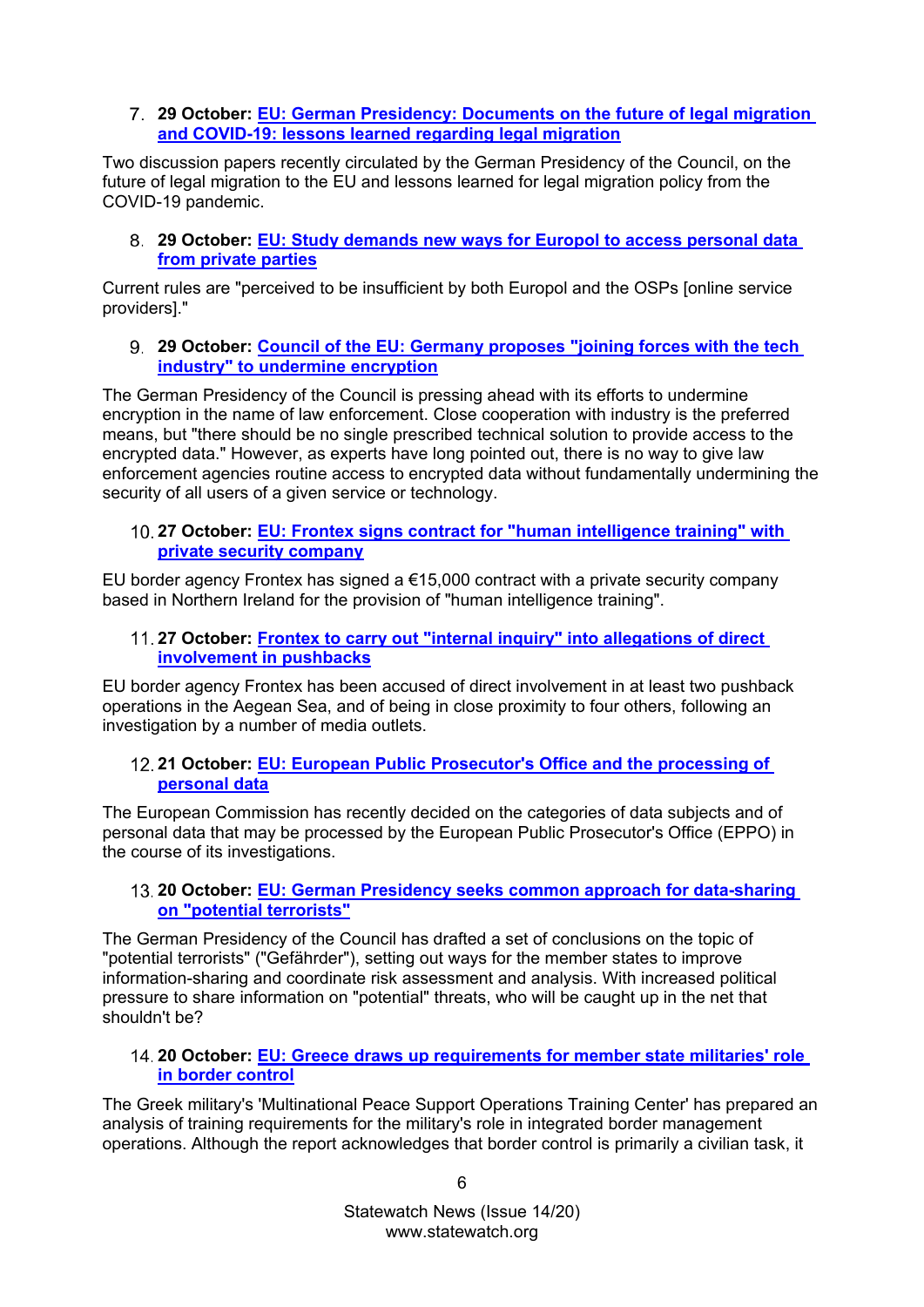says that more training should be given to armed forces in the EU, and that the EU should adopt a 'Common Core Curriculum' on the issue.

## <span id="page-6-0"></span>**19 October: [EU: Wiretapping: New high-level police working group to formulate](https://www.statewatch.org/news/2020/october/eu-wiretapping-new-high-level-police-working-group-to-formulate-a-joint-response-to-the-impending-massive-impacts-of-5g/)  ["a joint response to the impending massive impacts of 5G"](https://www.statewatch.org/news/2020/october/eu-wiretapping-new-high-level-police-working-group-to-formulate-a-joint-response-to-the-impending-massive-impacts-of-5g/)**

A new senior police working group will try to advance the police demand to retain wiretapping abilities with 5G technology. However, the technical architecture of 5G makes this extremely difficult, if not impossible. The German Presidency is seeking formal recognition from the Council's Law Enforcement Working Party for this new body, named the 'European Heads of Lawful Interception Units'. As well as EU and Schengen states, the UK will apparently also be involved.

# **Other reports**

<span id="page-6-1"></span>**6 November: [When a Temporary State of Emergency becomes Permanent:](https://www.statewatch.org/news/2020/november/when-a-temporary-state-of-emergency-becomes-permanent-france-as-a-case-study/)  [France as a Case Study](https://www.statewatch.org/news/2020/november/when-a-temporary-state-of-emergency-becomes-permanent-france-as-a-case-study/)**

A new paper published by the Transnational Institute examines how France's state of emergency - originally declared in November 2015 as a temporary, exceptional measure - has become permanent, and the effects on individual rights.

# <span id="page-6-2"></span>**6 November: [France: Dissolving the CCIF: the shift from the rule of law to](https://www.statewatch.org/news/2020/november/france-dissolving-the-ccif-the-shift-from-the-rule-of-law-to-arbitrariness/)  [arbitrariness](https://www.statewatch.org/news/2020/november/france-dissolving-the-ccif-the-shift-from-the-rule-of-law-to-arbitrariness/)**

Unofficial translation of a statement published by the Collective Against Islamophobia in France (Collectif Contre l'Islamophobie en France, CCIF), which the French interior minister stated was an "enemy of the republic", along with 50 other Muslim organisations, following the murder of the schoolteacher Samuel Paty in October.

# <span id="page-6-3"></span>**6 November: [ECHR-Poland: Admission of evidence obtained through ill](https://www.statewatch.org/news/2020/november/echr-poland-admission-of-evidence-obtained-through-ill-treatment-was-in-breach-of-the-european-convention/)[treatment was in breach of the European Convention](https://www.statewatch.org/news/2020/november/echr-poland-admission-of-evidence-obtained-through-ill-treatment-was-in-breach-of-the-european-convention/)**

The ECHR has ruled that evidence obtained via torture and ill-treatment inflicted by private individuals renders criminal proceedings unsafe, as is the case when it is inflicted by public officials.

### <span id="page-6-4"></span>**6 November: [European Commission plans to visit Croatia in light of human rights](https://www.statewatch.org/news/2020/november/european-commission-plans-to-visit-croatia-in-light-of-human-rights-violations-looking-to-clear-their-conscience-or-in-increasingly-hot-water/)  violations – [looking to clear their conscience or in increasingly hot water](https://www.statewatch.org/news/2020/november/european-commission-plans-to-visit-croatia-in-light-of-human-rights-violations-looking-to-clear-their-conscience-or-in-increasingly-hot-water/)**

The latest newsletter from Inicijativa Dobrodošli!/Welcome! Initiative covers the European Commission's plans to visit Croatia in light of news of fundamental rights violations at the borders; pushbacks at the Greek borders; deaths at sea; and police violence in Trieste against anti-racist demonstrators countering a far-right protest.

# <span id="page-6-5"></span>**6 November: [Deal between Council and Parliament on rule of law and EU budget](https://www.statewatch.org/news/2020/november/deal-between-council-and-parliament-on-rule-of-law-and-eu-budget-payments/)  [payments](https://www.statewatch.org/news/2020/november/deal-between-council-and-parliament-on-rule-of-law-and-eu-budget-payments/)**

<span id="page-6-6"></span>The Council and the Parliament have reached agreement on new rules that would link payments from the EU budget to conditions related to the rule of law in the member states. The final text, negotiated in secret trilogues - a long-standing anti-democratic practice of the EU law-making process - is not yet public and still has to be signed off by the Council and Parliament.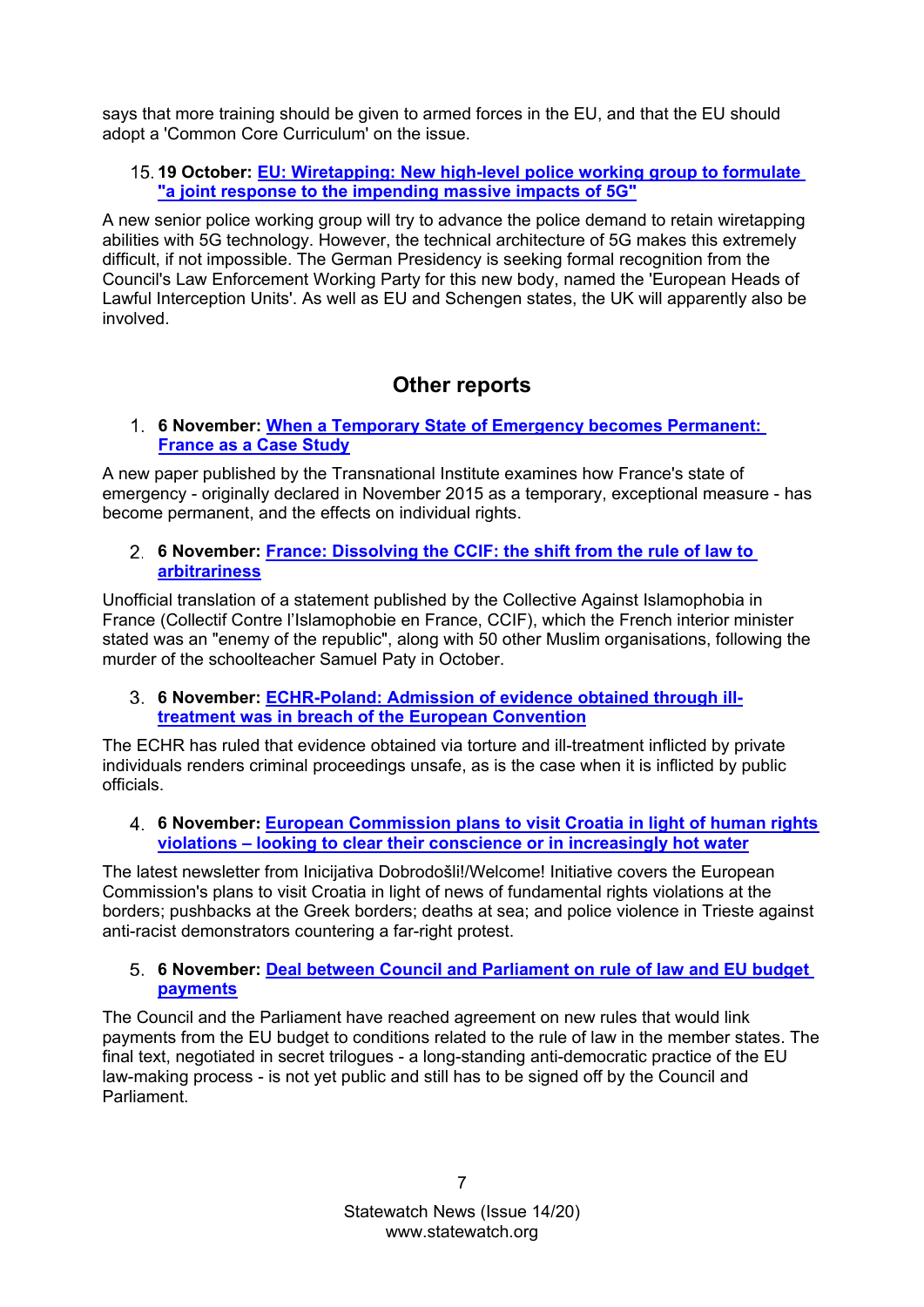## **5 November: [France: Increasing numbers of Chechens have their refugee status](https://www.statewatch.org/news/2020/november/france-increasing-numbers-of-chechens-have-their-refugee-status-revoked/)  [revoked](https://www.statewatch.org/news/2020/november/france-increasing-numbers-of-chechens-have-their-refugee-status-revoked/)**

Mediapart was able to consult the files of several refugees from the Chechen community facing the withdrawal of their asylum status, something most often done on the basis of "white notes" transmitted by the intelligence services.

#### <span id="page-7-0"></span>**5 November: [EU: Unprecedented, far-reaching EU regulation on preventing](https://www.statewatch.org/news/2020/november/eu-unprecedented-far-reaching-eu-regulation-on-preventing-terrorist-content-online-endangers-freedom-of-speech-and-of-the-media-as-well-as-the-online-community/)  [terrorist content online endangers freedom of](https://www.statewatch.org/news/2020/november/eu-unprecedented-far-reaching-eu-regulation-on-preventing-terrorist-content-online-endangers-freedom-of-speech-and-of-the-media-as-well-as-the-online-community/) speech and of the media as well as [the online community](https://www.statewatch.org/news/2020/november/eu-unprecedented-far-reaching-eu-regulation-on-preventing-terrorist-content-online-endangers-freedom-of-speech-and-of-the-media-as-well-as-the-online-community/)**

Press release from Patrick Breyer MEP (Pirate Party Germany, Greens/European Free Alliance) on the proposed Regulation on preventing the dissemination of terrorist content online. Negotiations between the Council and Parliament are close to being finalised, but many dangerous provisions remain in the text, which is being pushed through in the wake of recent terrorist attacks.

### <span id="page-7-1"></span>**5 November: [EU: Suspension of extradition to Poland: legal experts call for](https://www.statewatch.org/news/2020/november/eu-suspension-of-extradition-to-poland-legal-experts-call-for-political-intervention-to-protect-rule-of-law/)  [political intervention to protect rule of law](https://www.statewatch.org/news/2020/november/eu-suspension-of-extradition-to-poland-legal-experts-call-for-political-intervention-to-protect-rule-of-law/)**

The Meijers Committee, made up of experts on immigration, refugee and criminal law, highlights a number of issues that must be considered following increasing suspension by national courts of European Arrest Warrant extraditions to Poland. National courts are halting procedures and requesting advice from the Court of Justice of the EU due to the Polish government's attack on judicial independence and the impact on individual rights in criminal proceedings.

# <span id="page-7-2"></span>**5 November: [CEPS report: "Cross-border data access in criminal proceedings](https://www.statewatch.org/news/2020/november/ceps-report-cross-border-data-access-in-criminal-proceedings-and-the-future-of-digital-justice/)  [and the future of digital justice"](https://www.statewatch.org/news/2020/november/ceps-report-cross-border-data-access-in-criminal-proceedings-and-the-future-of-digital-justice/)**

A taskforce by the Centre for European Policy Studies (CEPS) and Queen Mary University of London has published a report on cross-border data gathering, the US CLOUD Act, the eevidence proposal, and implications for EU law. The task force report is written by Sergio Carrera, Marco Stefan and Valsamis Mitsilegas

### <span id="page-7-3"></span>**4 November: [UK: Shielding the armed forces from prosecution: Bill passes](https://www.statewatch.org/news/2020/november/uk-shielding-the-armed-forces-from-prosecution-bill-passes-through-house-of-commons/)  [through House of Commons](https://www.statewatch.org/news/2020/november/uk-shielding-the-armed-forces-from-prosecution-bill-passes-through-house-of-commons/)**

The Overseas Operations Bill has passed through the House of Commons with a majority of 85 votes. Amongst other things, the Bill would make it extremely difficult to prosecute soldiers or the armed forces for human rights abuses or criminal acts conducted during military operations. UN experts recently condemned the Bill for providing "advance immunity for war crimes and crimes against humanity."

# <span id="page-7-4"></span>**4 November: [Greece: Eviction of the Pikpa camp: statement from Lesvos](https://www.statewatch.org/news/2020/november/greece-eviction-of-the-pikpa-camp-statement-from-lesvos-solidarity/)  [Solidarity](https://www.statewatch.org/news/2020/november/greece-eviction-of-the-pikpa-camp-statement-from-lesvos-solidarity/)**

On 30 October the Greek police evicted Pikpa camp, which for years has provided a safe and welcoming place for migrants and refugees arriving on Lesvos. The eviction appears to be part of the Greek government's move to ensure all people arriving on the islands are placed in "closed camps".

# <span id="page-7-5"></span>**4 November: [UK: New report documents "insulting and degrading" financial](https://www.statewatch.org/news/2020/november/uk-new-report-documents-insulting-and-degrading-financial-support-for-asylum-seekers/)  [support for asylum seekers](https://www.statewatch.org/news/2020/november/uk-new-report-documents-insulting-and-degrading-financial-support-for-asylum-seekers/)**

A new report by the charity Asylum Matters documents the effects of the government support provided to asylum seekers. The weekly rate of support for an individual - recently raised by a paltry three pence to £39.63, or £5.66 a day - is provided on a pre-paid card. The result is that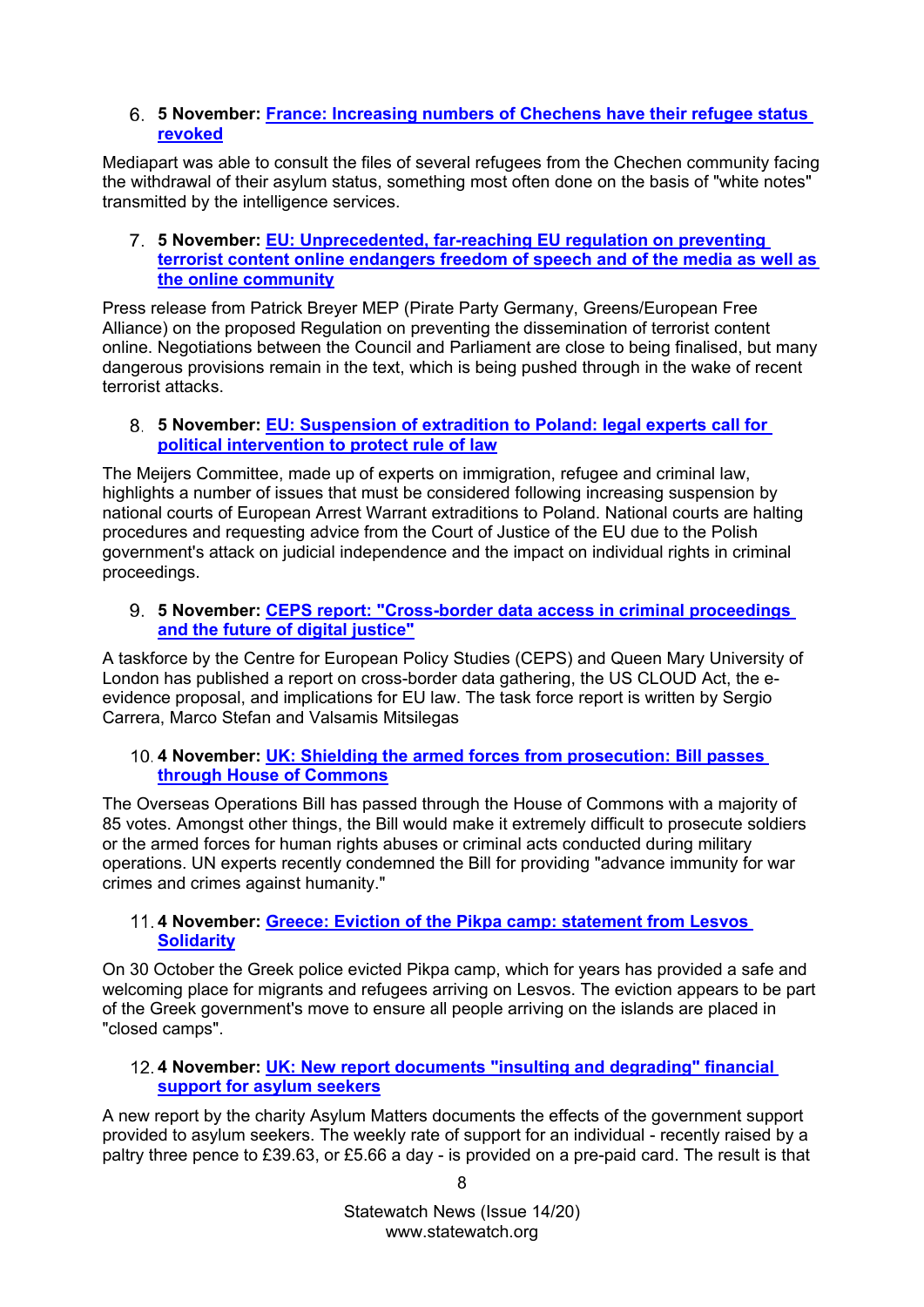people must "live in poverty for months, or even years at a time, as they wait for a decision on their asylum claim." The Home Office recently claimed that the three pence raise will "ensure essential needs are provided for."

# <span id="page-8-0"></span>**3 November: [UK: Protest exemption set to be removed from England lockdown](https://www.statewatch.org/news/2020/november/uk-protest-exemption-set-to-be-removed-from-england-lockdown-rules/)  [rules](https://www.statewatch.org/news/2020/november/uk-protest-exemption-set-to-be-removed-from-england-lockdown-rules/)**

The UK's first lockdown and subsequent restrictions did not prevent huge protests being organised, most notably those for racial equality. In fact, an exemption in the English coronavirus regulations has allowed protests to take place where the organisers follow certain protocols intended to prevent the spread of the virus. The police have previously been accused of using the virus as a way to prevent protests from happening in the first place - but now, with the second lockdown looming, the government is set to remove the exemption for protests altogether.

# <span id="page-8-1"></span>**2 November: [Drone video shows scale of Poland's abortion protests](https://www.statewatch.org/news/2020/november/drone-video-shows-scale-of-poland-s-abortion-protests/)**

Impressive drone footage of protests against the Polish government's attempt to essentially outlaw abortion show the size of the movement opposed to the new measures. The protests are reportedly more militant and with a broader base than those that have taken place in previous years.

# <span id="page-8-2"></span>**2 November: [UK: Cash refusal threatens people's ability to pay for food and](https://www.statewatch.org/news/2020/november/uk-cash-refusal-threatens-people-s-ability-to-pay-for-food-and-medicine/)  [medicine](https://www.statewatch.org/news/2020/november/uk-cash-refusal-threatens-people-s-ability-to-pay-for-food-and-medicine/)**

Information gathered from 2,500 people shows that the inability to pay in cash has had a significant effect upon people's lives during the pandemic. Many businesses have begun only accepting card payments, given the perception that COVID-19 may be transmitted by handling cash.

# <span id="page-8-3"></span>**30 October: [UAE police chief would be a disastrous choice to lead Interpol](https://www.statewatch.org/news/2020/october/uae-police-chief-would-be-a-disastrous-choice-to-lead-interpol/)**

Peter Oborne argues that Interpol should reject the candidacy of Major General Nasser Ahmed al-Raisi, a police chief in the United Arab Emirates, for the policing organisation's top job. Al-Raisi is responsible for managing the UAE's security forces, who stand accused of serious crimes, including the repression of dissent and torture. Interpol's general assembly is due to decide the organisation's new chief in December.

### <span id="page-8-4"></span>**30 October: [Germany: More than 2,000 new authorities to gain access to the](https://www.statewatch.org/news/2020/october/germany-more-than-2-000-new-authorities-to-gain-access-to-the-revamped-schengen-information-system/)  [revamped Schengen Information System](https://www.statewatch.org/news/2020/october/germany-more-than-2-000-new-authorities-to-gain-access-to-the-revamped-schengen-information-system/)**

The rules on the Schengen Information System (SIS) were revised in 2018 and provide the possibility for member states to connect new authorities, either directly or indirectly, to the database. The system holds data on tens of millions of wanted or missing persons and objects. In Germany, some 2,000 new authorities will gain access to data. Meanwhile in Switzerland, there is a political controversy over accepting the new rules - but if the country were to reject them, it would have to leave the Schengen area altogether.

### <span id="page-8-5"></span>**30 October: [Recovering antiracism: Reflections on collectivity and solidarity in](https://www.statewatch.org/news/2020/october/recovering-antiracism-reflections-on-collectivity-and-solidarity-in-antiracist-organising/)  [antiracist organising](https://www.statewatch.org/news/2020/october/recovering-antiracism-reflections-on-collectivity-and-solidarity-in-antiracist-organising/)**

<span id="page-8-6"></span>A new paper published by the Transnational Institute (TNI).

# **30 October: [Deadliest Shipwreck of the Year Claims at Least 140 Lives](https://www.statewatch.org/news/2020/october/deadliest-shipwreck-of-the-year-claims-at-least-140-lives/)**

Some 140 people have died after a boat carrying 200 people heading towards the Canary Islands sank off the coast of Senegal.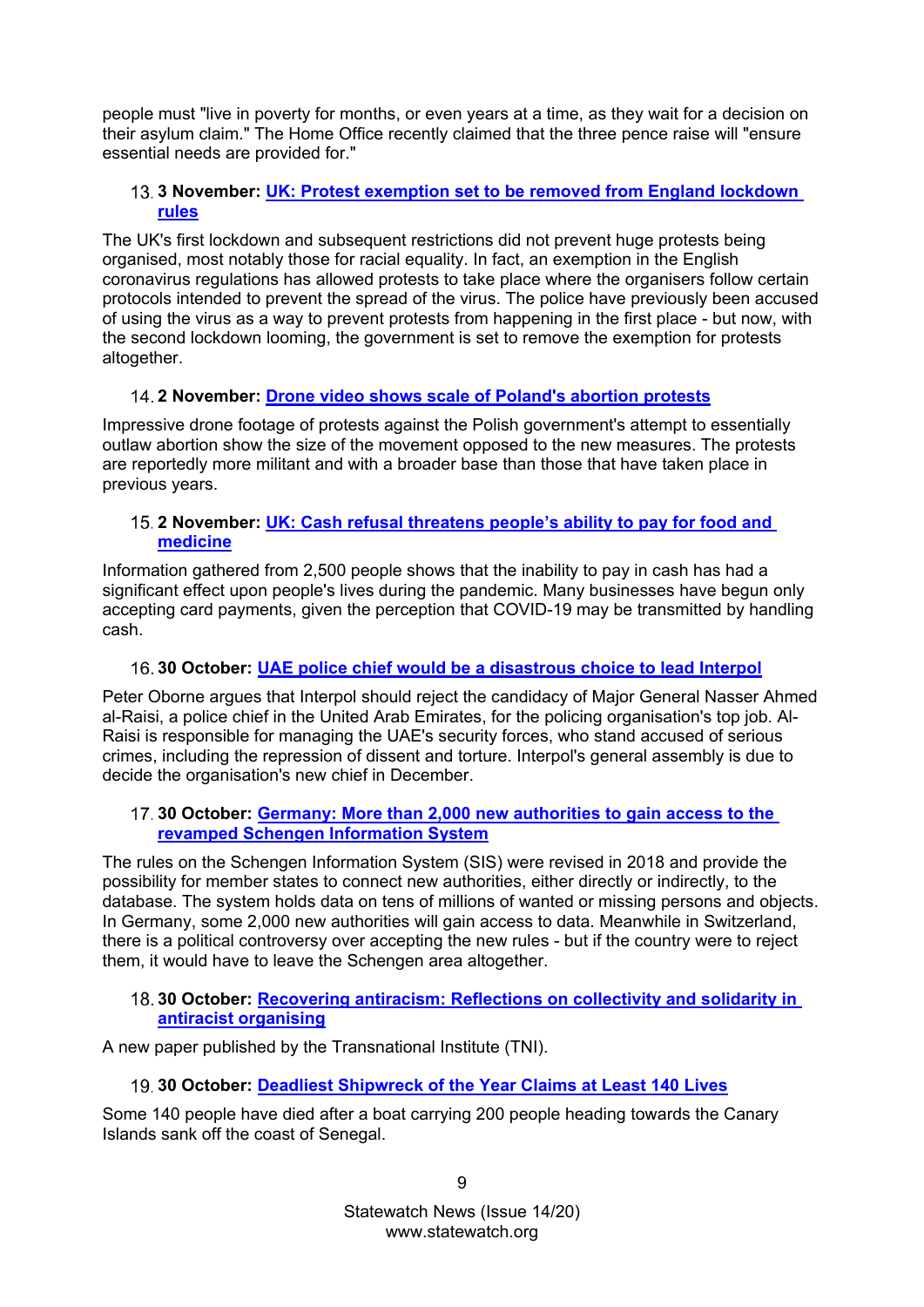# <span id="page-9-0"></span>**30 October: [BLM UK gains legal status and renames as Black Liberation](https://www.statewatch.org/news/2020/october/blm-uk-gains-legal-status-and-renames-as-black-liberation-movement-uk/) [Movement UK](https://www.statewatch.org/news/2020/october/blm-uk-gains-legal-status-and-renames-as-black-liberation-movement-uk/)**

Black Lives Matter UK has renamed itself as Black Liberation Movement UK and legally registered as a community benefit society, and is set to start using some of the £1.2 million in donations it has received so far this year.

# <span id="page-9-1"></span>**29 October: [EU: Tracking the Pact: The "full grotesquerie of Europe's approach](https://www.statewatch.org/news/2020/october/eu-tracking-the-pact-the-full-grotesquerie-of-europe-s-approach-to-forced-migration-is-on-display-say-ecre/)  [to forced migration is on](https://www.statewatch.org/news/2020/october/eu-tracking-the-pact-the-full-grotesquerie-of-europe-s-approach-to-forced-migration-is-on-display-say-ecre/) display", say ECRE**

ECRE's initial examination of the proposed Regulation on Asylum and Migration Management finds it to be complex, confusing, contradictory and conniving. The organisation argues that the proposal seeks to strengthen the role of DG HOME and internal security policies in relation to migration management.

# <span id="page-9-2"></span>**29 October: [Who gets most of EU funding for military research](https://www.statewatch.org/news/2020/october/who-gets-most-of-eu-funding-for-military-research-and-development/) and [development?](https://www.statewatch.org/news/2020/october/who-gets-most-of-eu-funding-for-military-research-and-development/)**

The European Network Against Arms Trade (ENAAT) has done the maths on the EU's military research and development funding, finding that over half the funding is distributed between four member states, and seven of the top ten companies receiving funds were members of the 'Group of Personalities' that advised the European Commission to start funding the development of arms and military technologies.

# <span id="page-9-3"></span>**29 October: [ECHR-Belgium: Deportation of applicant to Sudan: violation of](https://www.statewatch.org/news/2020/october/echr-belgium-deportation-of-applicant-to-sudan-violation-of-convention/)  [Convention](https://www.statewatch.org/news/2020/october/echr-belgium-deportation-of-applicant-to-sudan-violation-of-convention/)**

Belgium's deportation of an individual to Sudan violated the rights to an effective remedy and the prohibition of inhuman or degrading treatment, the ECHR has ruled. The case concerns a deportation that took place in 2017, when the Belgian and Sudanese authorities were cooperating closely on forced removals.

# <span id="page-9-4"></span>**28 October: [UK: Channel migrants: Deaths should be 'a wake-up call' for those in](https://www.statewatch.org/news/2020/october/uk-channel-migrants-deaths-should-be-a-wake-up-call-for-those-in-power/)  [power](https://www.statewatch.org/news/2020/october/uk-channel-migrants-deaths-should-be-a-wake-up-call-for-those-in-power/)**

Four people - two adults and two children - have died whilst attempting to cross the Channel in a small boat, which sank off the coast of France. There are calls for changes to the UK's asylum system and border control measures to prevent the same thing happening again in the future. This incident follows the drowning of a teenager earlier this year.

# <span id="page-9-5"></span>**27 October: [Europol report: The challenges of countering human trafficking in](https://www.statewatch.org/news/2020/october/europol-report-the-challenges-of-countering-human-trafficking-in-the-digital-era/)  [the digital era](https://www.statewatch.org/news/2020/october/europol-report-the-challenges-of-countering-human-trafficking-in-the-digital-era/)**

A brief Europol report looks at the changing landscape of human trafficking in light of new technologies, and sets out some of the new law enforcement activities and powers it perceives as required to deal with the issue.

# <span id="page-9-6"></span>**27 October: [EU: Tracking the Pact: UNHCR "considerations for fair and fast](https://www.statewatch.org/news/2020/october/eu-tracking-the-pact-unhcr-considerations-for-fair-and-fast-border-procedures-and-solidarity/)  [border procedures and solidarity"](https://www.statewatch.org/news/2020/october/eu-tracking-the-pact-unhcr-considerations-for-fair-and-fast-border-procedures-and-solidarity/)**

<span id="page-9-7"></span>The UNHCR has issued a paper setting out certain "practical considerations for fair and fast border procedures and solidarity". A proposal for procedures to swiftly assess asylum claims whilst individuals are detained in facilities at the EU's border is a key feature of the EU's new Pact on Migration and Asylum.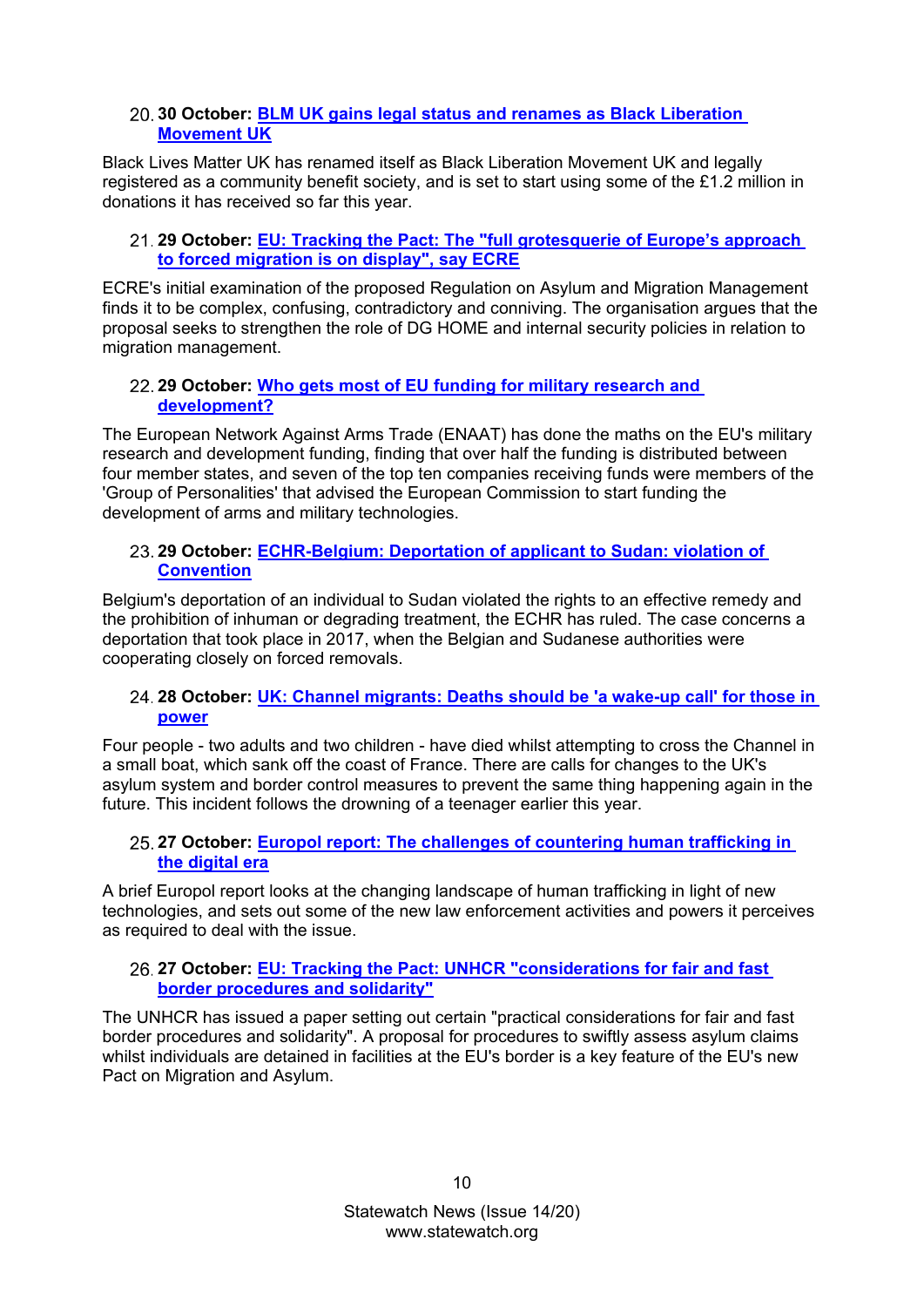# **27 October: [Italy: Government reverses some of Salvini's anti-asylum policies](https://www.statewatch.org/news/2020/october/italy-government-reverses-some-of-salvini-s-anti-asylum-policies/)**

On 5 October the Italian council of ministers adopted a decree that reverses a number of policies introduced by former interior minister Matteo Salvini. Residency permits will once again be available on humanitarian grounds, and asylum-seekers will have the right to access services offered through the country's reception system. However, the government has maintained fines for the crews of ships carrying out search and rescue activities, merely reducing the penalty from one million to €50,000. Parliamentary oversight may see changes to the new rules.

# <span id="page-10-0"></span>**27 October: [Bulk data interception/retention judgments of the CJEU –](https://www.statewatch.org/news/2020/october/bulk-data-interception-retention-judgments-of-the-cjeu-a-victory-and-a-defeat-for-privacy/) A victory [and a defeat for privacy](https://www.statewatch.org/news/2020/october/bulk-data-interception-retention-judgments-of-the-cjeu-a-victory-and-a-defeat-for-privacy/)**

Juraj Sajfert argues that a recent CJEU decision on national bulk data retention and collection practices is "a complex victory for the law enforcement community and a major step back in the Court's data retention jurisprudence."

# <span id="page-10-1"></span>**27 October: [Italy and Frontex now monitor the Mediterranean Sea with large](https://www.statewatch.org/news/2020/october/italy-and-frontex-now-monitor-the-mediterranean-sea-with-large-drones/)  [drones](https://www.statewatch.org/news/2020/october/italy-and-frontex-now-monitor-the-mediterranean-sea-with-large-drones/)**

Large drones are heading to the skies above the Mediterranean, with both Italy and EU border agency Frontex recently agreeing multi-million euro contracts with private companies. The drones will be used for border surveillance, and in particular are like to assist with pull-backs to North Arican states.

# <span id="page-10-2"></span>**26 October: [UK: West Midlands Police to stop prosecuting hundreds of drug](https://www.statewatch.org/news/2020/october/uk-west-midlands-police-to-stop-prosecuting-hundreds-of-drug-users-and-offer-help-instead/)  [users and offer help instead](https://www.statewatch.org/news/2020/october/uk-west-midlands-police-to-stop-prosecuting-hundreds-of-drug-users-and-offer-help-instead/)**

The UK's second-largest police force is to stop prosecuting people caught with drugs intended for personal use, provided that they agree to participate in a drug education or treatment scheme.

# <span id="page-10-3"></span>**26 October: [EU: Bulgaria blocks North Macedonia Frontex agreement](https://www.statewatch.org/news/2020/october/eu-bulgaria-blocks-north-macedonia-frontex-agreement/)**

Bulgaria is preventing the signature of an agreement allowing the deployment of Frontex teams in North Macedonia because "Bulgaria doesn't recognise the language of North Macedonia as "Macedonian", as the authorities in Skopje call it. Bulgarian scientists consider it as a dialect of Bulgarian."

# <span id="page-10-4"></span>**23 October: [Travel surveillance: Croatia and USA sign PNR agreement](https://www.statewatch.org/news/2020/october/travel-surveillance-croatia-and-usa-sign-pnr-agreement/)**

Croatia and the USA have signed an agreement on the transfer of Passenger Name Record (PNR) data, taken from air passengers during the booking process, as part of Croatia's ongoing attempts to achieve a visa waiver for its citizens.

# <span id="page-10-5"></span>**23 October: [Greece: Golden Dawn deputy leader evades arrest as others head to](https://www.statewatch.org/news/2020/october/greece-golden-dawn-deputy-leader-evades-arrest-as-others-head-to-prison/)  [prison](https://www.statewatch.org/news/2020/october/greece-golden-dawn-deputy-leader-evades-arrest-as-others-head-to-prison/)**

Christos Pappas, the former deputy leader of Golden Dawn, has gone on the run to evade a 13-year prison sentence handed down against him. He is one of six former leaders of the farright party sentenced to 13 years in prison; others have received lesser or suspended sentences. Thirty-eight of the 50 people convicted face prison.

### <span id="page-10-6"></span>**23 October: [Deaths during or following police contact: Statistics for England and](https://www.statewatch.org/news/2020/october/deaths-during-or-following-police-contact-statistics-for-england-and-wales-2019-20/)  [Wales 2019/20](https://www.statewatch.org/news/2020/october/deaths-during-or-following-police-contact-statistics-for-england-and-wales-2019-20/)**

The annual report on deaths during or following police contact has been published by the Independent Office for Police Conduct.

11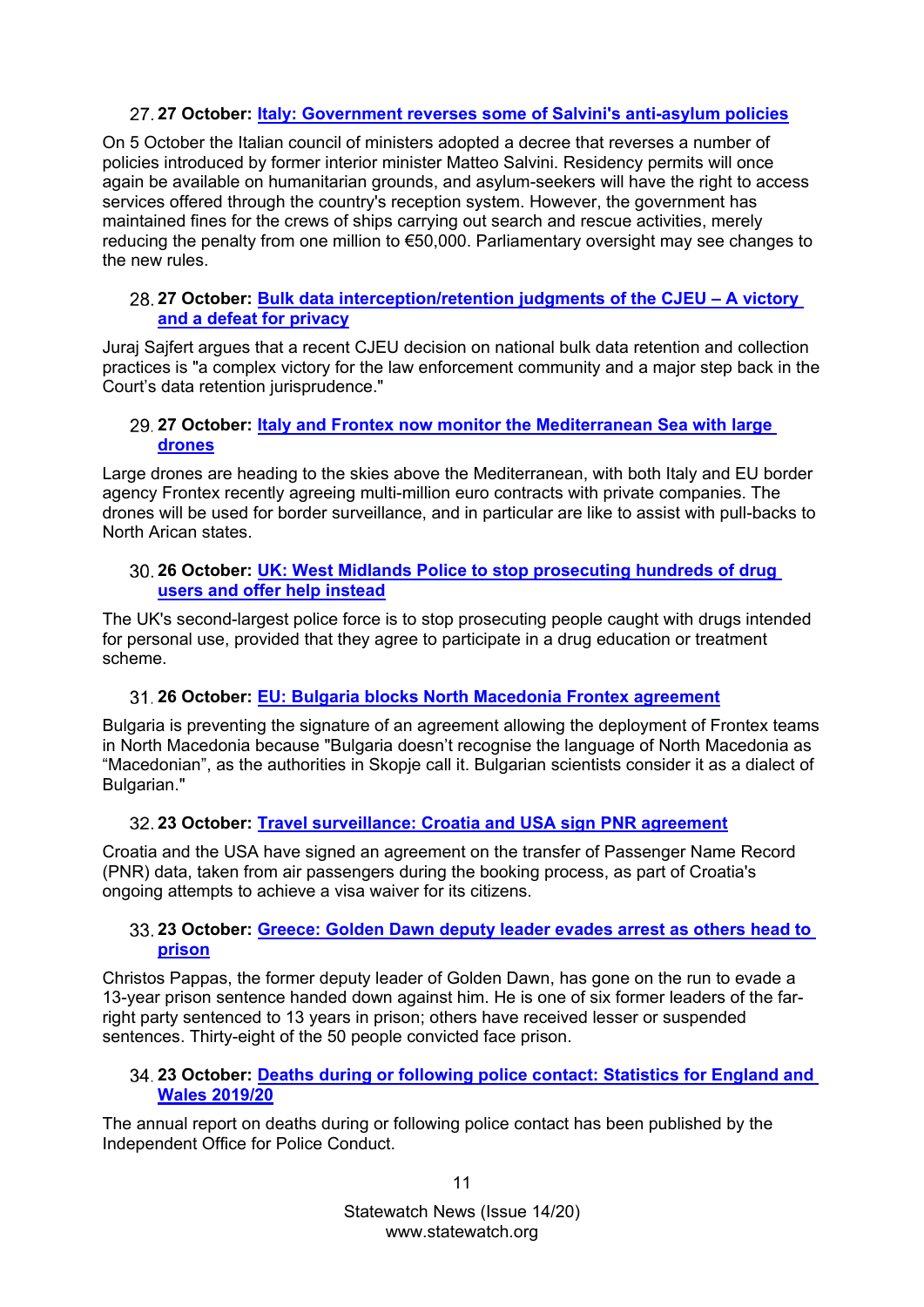# **23 October: [Greece: Defending human rights in times of border militarization](https://www.statewatch.org/news/2020/october/greece-defending-human-rights-in-times-of-border-militarization/)**

<span id="page-11-0"></span>HumanRights360 presents its latest report on its work at the border of Evros, for the period May-September 2020.

# <span id="page-11-1"></span>**23 October: [ECHR-Germany: Random strip searches of prisoners constitute](https://www.statewatch.org/news/2020/october/echr-germany-random-strip-searches-of-prisoners-constitute-degrading-treatment/)  [degrading treatment](https://www.statewatch.org/news/2020/october/echr-germany-random-strip-searches-of-prisoners-constitute-degrading-treatment/)**

The European Court of Human Rights has found that the German authorities breached Article 3 (inhuman and degrading treatment) and Article 13 (right to an effective remedy) of the European Convention on Human Rights through a policy of random strip searches on prisoners, and a failure to provide legal aid for a prisoner to bring official liability proceedings when the domestic courts found the practice unlawful.

# <span id="page-11-2"></span>**22 October: [UK: Channel asylum seekers face "a Dover to Deportation pipeline"](https://www.statewatch.org/news/2020/october/uk-channel-asylum-seekers-face-a-dover-to-deportation-pipeline-with-no-legal-advice-or-support/)  [with no legal advice or support](https://www.statewatch.org/news/2020/october/uk-channel-asylum-seekers-face-a-dover-to-deportation-pipeline-with-no-legal-advice-or-support/)**

A new report by the migrants' rights organisation Movement for Justice, based on interviews with 20 people held in the Yarl's Wood detention centre after arriving in the UK by crossing the Channel, says that people are not being provided with legal advice until the very last minute and that the government's claims that "lefty lawyers" are using last-minute appeals to frustrate deportations are in fact the only option many people have to prevent unlawful removal from the UK.

# <span id="page-11-3"></span>**22 October: [EU: Tracking the Pact: A "Fresh Start" or One More Clunker? Dublin](https://www.statewatch.org/news/2020/october/eu-tracking-the-pact-a-fresh-start-or-one-more-clunker-dublin-and-solidarity-in-the-new-pact/)  [and Solidarity in the New Pact](https://www.statewatch.org/news/2020/october/eu-tracking-the-pact-a-fresh-start-or-one-more-clunker-dublin-and-solidarity-in-the-new-pact/)**

Francesco Maiani, Associate professor at the Centre of Comparative, European and International Law at the University of Lausanne, finds that the European Commission's proposal for an Asylum and Migration Management Regulation is largely old wine in new bottles.

# <span id="page-11-4"></span>**22 October: [UK: Court of Appeal reject police attempts to weaken accountability](https://www.statewatch.org/news/2020/october/uk-court-of-appeal-reject-police-attempts-to-weaken-accountability-for-use-of-force/)  [for use of force](https://www.statewatch.org/news/2020/october/uk-court-of-appeal-reject-police-attempts-to-weaken-accountability-for-use-of-force/)**

<span id="page-11-5"></span>Officer who shot Jermaine Baker will face proceedings for gross misconduct

# **21 October: [EU: Who will watch the watchmen on Europe's borders?](https://www.statewatch.org/news/2020/october/eu-who-will-watch-the-watchmen-on-europe-s-borders/)**

As part of the 'Pact on Migration and Asylum', the European Commission has proposed the creation of new independent monitoring mechanisms to investigate human rights abuses, such as pushbacks. However, while many see this as a necessity to prevent violations of individual rights in border control operations, there are a number of EU states who are likely to oppose the measure.

# <span id="page-11-6"></span>**20 October: ["Crime of solidarity": Annulment of the sentence of a solidarity](https://www.statewatch.org/news/2020/october/crime-of-solidarity-annulment-of-the-sentence-of-a-solidarity-activist-at-the-french-italian-border/)  [activist at the French-Italian border](https://www.statewatch.org/news/2020/october/crime-of-solidarity-annulment-of-the-sentence-of-a-solidarity-activist-at-the-french-italian-border/)**

<span id="page-11-7"></span>A French activist who was prosecuted for transporting a man presumed to be in an irregular immigration situation has had his sentence overturned, but a fresh hearing at the Court of Appeal awaits.